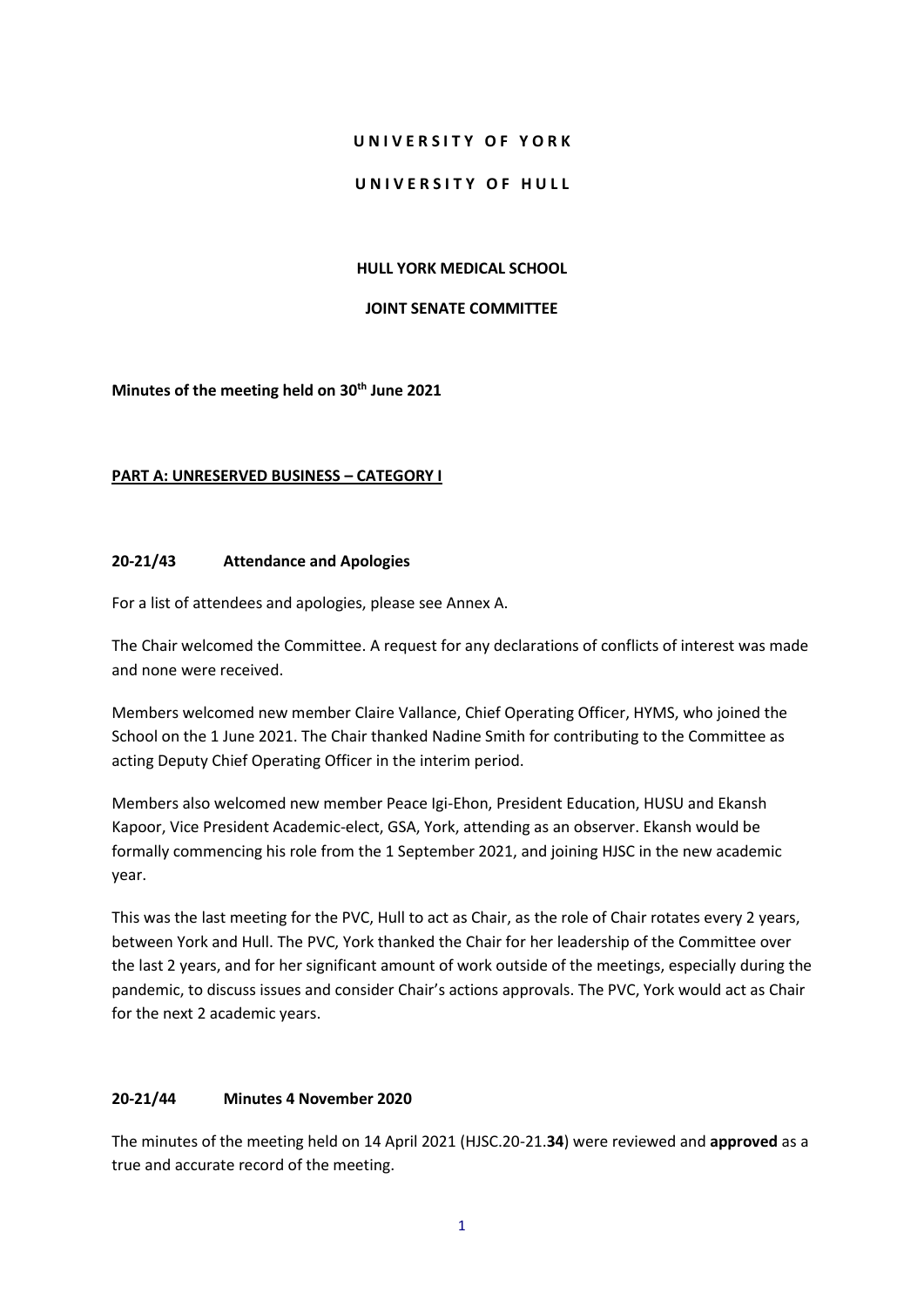# **20-21/45 Matters Arising**

The Committee noted that there were no matters arising. The University of Hull Degree Outcomes Statement had been approved and published on the University website (M19-20/52.iii refers).

# **20-21/46 To Receive a Report of Chair's Actions undertaken since the last Meeting**

The Committee **received** a list of Chair's Action approvals (HJSC.20-21.**35**) since the last meeting. The Chair or Deputy Chair **approved**:

- i. Modifications to the assessments of two Health Professions Education (HPE) modules to be implemented in 2021/22. To reduce word length from 4000 to 3000 words within the written assessment components of the following modules:
	- Learning and Teaching (20-credits) written assessment is 100% weighting
	- Leadership in Health Professions (20-credits) written assessment is 90% weighting and 10% online activities (wiki)

The rationale for the change is based on student feedback, student learning experiences and to focus academic writing. 'Learning and teaching' is often the first module taken by those on the certificate therefore by focusing on the succinct side of academic writing it is hoped students can engage more in the critical analysis rather than being pre-occupied with having to write a longer piece. For the 'Leadership' module, this module is typically taken by diploma level students so the School are seeking to evaluate the impact of the change on a range of modules on the programme.

- ii. Continued changes to the curriculum delivery in 2021-22, for the Quality Improvement Project (QIP), which is a mandatory component of the Year 3 Scholarship and Special Interest Project strand. This is in response to the ongoing Covid-19 pandemic and pressures on the NHS:
	- To continue to evaluate, improve and deliver online teaching and simulated datasets in 2021-22
	- To assess group presentations in a mini-conference (completed online in April 2022 if considered necessary in December 2021).

Contingency plans that were previously approved for 2020/21 for the QIP were as follows:

- Online asynchronous teaching and online synchronous support sessions with QIP leads
- Supply students with simulated data sets with pre-set improvement questions
- Assess group presentations in an online (synchronous) mini-conference with appropriate examiners.
- Amend the marking rubric to respond to feedback from previous student cohorts and reflect teaching changes.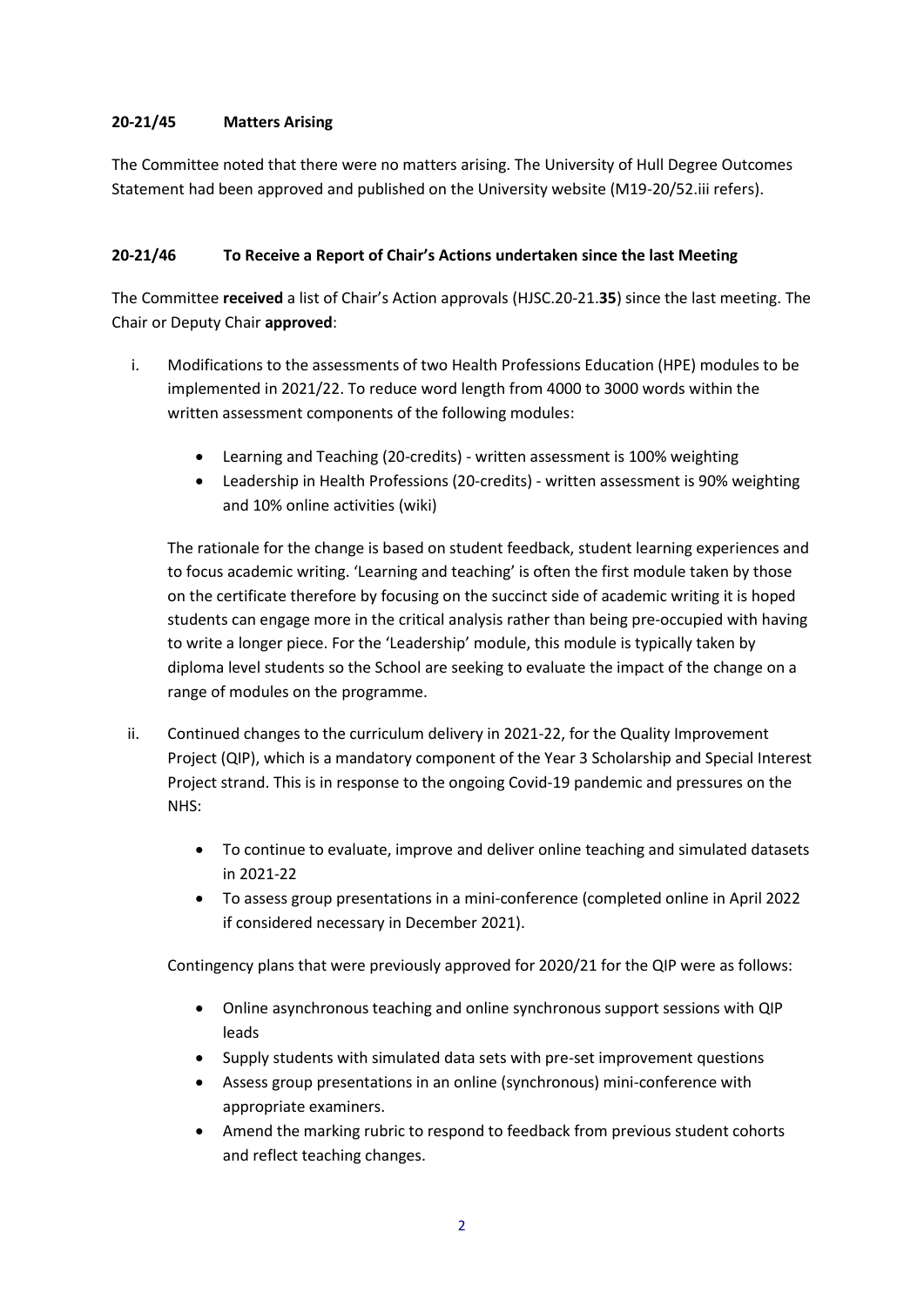iii. Contingency Plans to allow the MB BS Board of Examiners (Gateway & Phases I-III) to recommend a retake of the year, with 1 attempt at the assessments (an exceptional third sit) for students who have failed to meet the progression or graduation requirements in the 2020/21 academic year and who do not have accepted mitigating and exceptional circumstances (EC).

The 19/20 and 20/21 academic years have been subject to significant disruption due to the Covid-19 pandemic. Despite the mitigations put in place there has been some unavoidable disruption to the delivery of teaching and learning opportunities due to the pressures placed on clinical placement learning environments in the NHS and the involvement of many of our tutors in the frontline delivery of care during the pandemic. By introducing an automatic entitlement to retake the year with a third sit acknowledges the impact of the pandemic on students and programme delivery, and avoids the need for students without accepted ECs to formally appeal a fail result from the Board of Examiners; which is almost certain to be successful. This will benefit both the students and reduce unnecessary workload for the School. All students repeating the year will be required to meet with the Phase Lead and Student Support team to discuss their support and development needs and develop a shared action plan, fully engage with all learning sessions, including placement activities, and demonstrate that they have met the required learning outcomes by meeting all assessment requirements satisfactorily in 2021-22.

iv. Minor Amendments to the Code of Practice MB BS Assessment for implementation on 1 August 2021. The minor amendments are mainly related to the Scholarship and Special Interest Programme (SSIP) which runs through Phase I and II, to enhance the clarity of progression requirements. The amendments reflect current practice and do not have any material change to the existing progression requirements.

#### *Secretary's note added – 30 June 2021*

Since the circulation of papers, the Chair approved:

v. Contingency plans to allow the HYMS Postgraduate (PG) Board of Examiners (MSc in Physician Associate (PA) Studies) to recommend one additional attempt at any failed module assessment (an exceptional third sit) for students who have failed to meet the progression or graduation requirements in the 2020/21 academic year and who do not have accepted mitigating and exceptional circumstances (This is aligned to the above proposal that was approved for the MBBS programme).

As for the previous proposal, the School believe introducing an automatic entitlement to retake the module assessment with a third sit acknowledges the impact of the pandemic on students and programme delivery and avoids the need for students without accepted MECs to formally appeal a fail result from the Board of Examiners; which is almost certain to be successful. This will benefit both the students and reduce unnecessary workload for the School. All students repeating a module will be required to meet with the Programme Director and their Academic Supervisor to discuss their support and development needs and develop a shared action plan, fully engage with all learning sessions, including clinical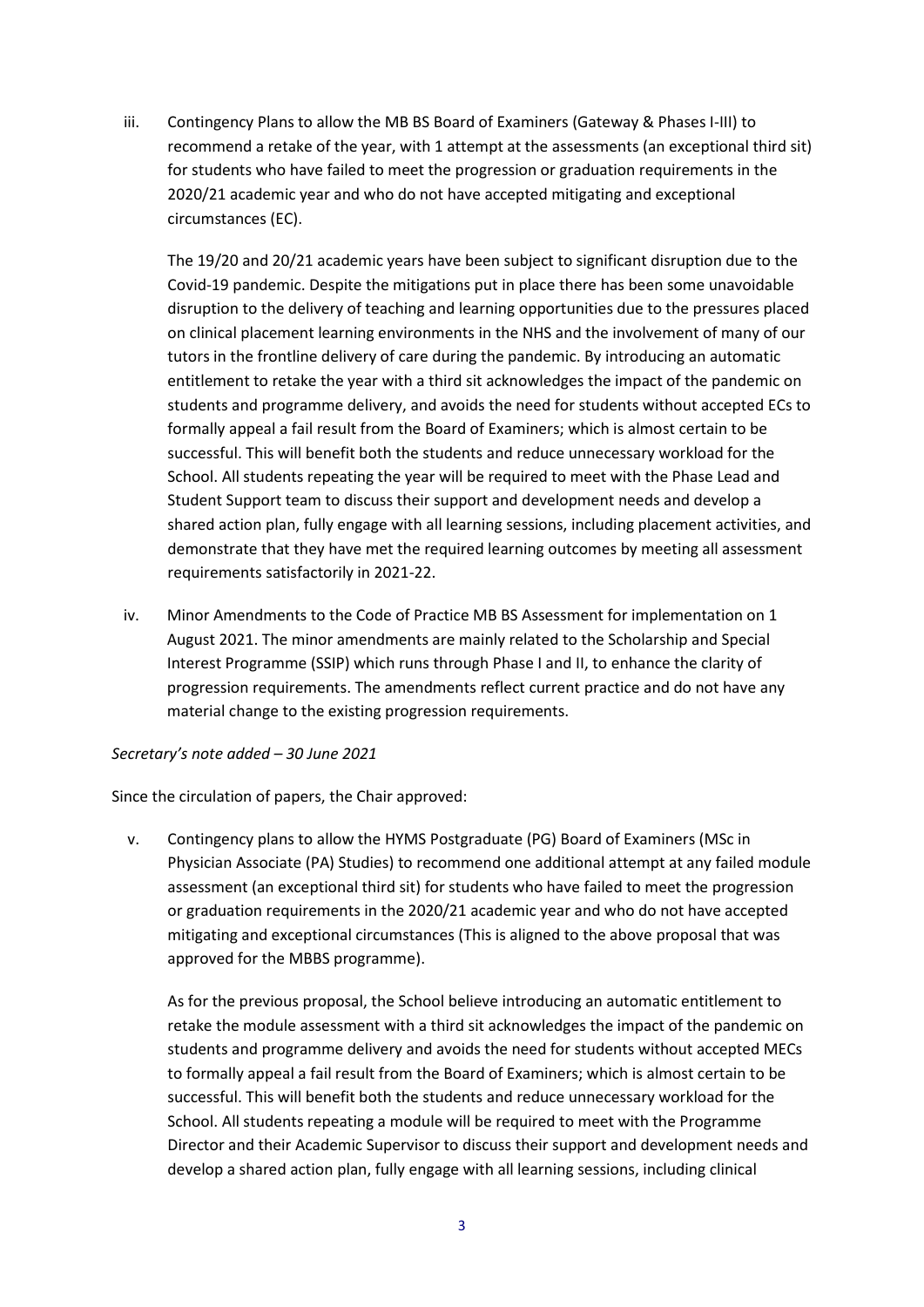placement activities, and demonstrate that they have met the required learning outcomes by meeting all assessment requirements satisfactorily in 2021-22. All students undertaking remediation and an 'in-year' re-sit will be required to meet with the Module Lead to develop a revision action plan in preparation for their assessment.

### **20-21/47 To Receive an Oral Report from the Student Representatives**

a) The VP Academic, GSA reported that this was her last meeting as GSA representative, members thanked her for all her hard work over the last 2 years. The GSA Leadership elections had recently taken place and a new VP Academic representative Ekansh Kapoor, had been successfully elected, and would formally take on the role next academic year. The Committee welcomed Ekansh to the role, who attended the meeting as an observer.

Members thanked the VP Academic for her participation in the HYMS Periodic Review, which took place on 21 June 2021.

GSA summer events programme had been launched, with a wide selection of activities planned over the summer period. New Sabbatical Officers have been elected, to commence in September.

- b) The Academic Officer, YUSU informed the Committee that YUSU had held its elections recently and were pleased to report that he had been re-elected. YUSU have a full complement of student representatives for 2021/22, the new Sabbatical Officers have been appointed and handovers were taking place imminently. YUSU Excellence Awards recently took place, receiving 572 nominations, the shortlisted nominations have been published on the YUSU website.
- c) The Chair of the Student Staff Committee, HYMS was unable to attend, there was nothing to report.
- d) The new President of Education, HUU reported that she was excited to be taking on her new role and working with the Committee, handover week was currently taking place, and she had recently met with the new course representatives at HUSU, to start planning for the next academic year.
- e) The HYMS Students' Officer, Students' Union, Hull was unable to attend, there was nothing to report.

#### **20-21/48 To Receive a Verbal Report from the Dean of HYMS**

a) The Dean drew the Committee's attention to the following updates:

i. Admissions. Student recruitment and admissions was progressing well. The Government has recently consulted with Medical Schools to request that they award extra places to accommodate the increased number of student deferred places in 2020, due to the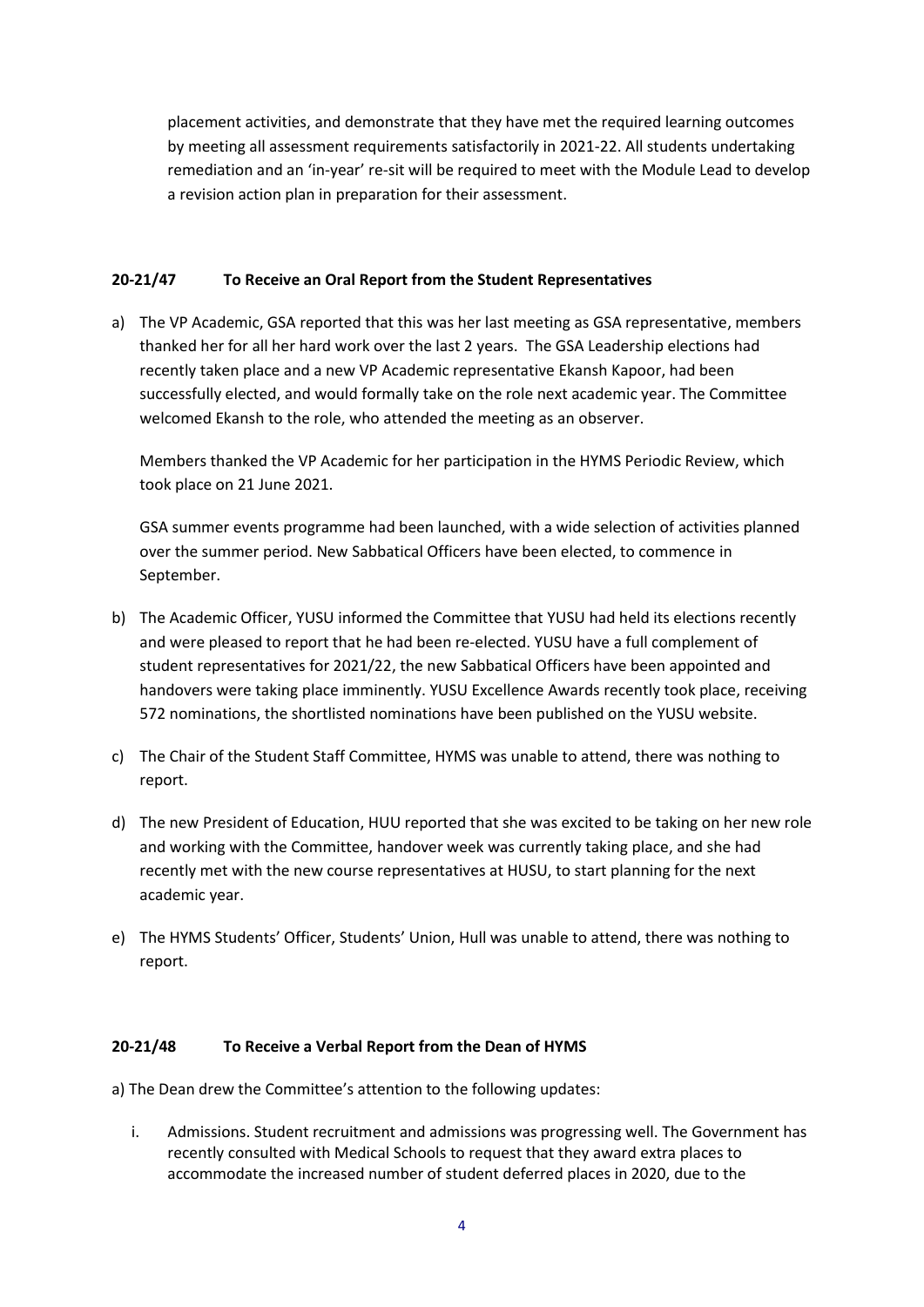pandemic. HYMS has agreed to take nine extra places in 2021/22. The School expect to recruit to a full cohort, and have contingency plans in place in case of undershoots or overshoots.

Postgraduate programme admissions are on track with similar progress to last year, for most programmes, at this point. The suspension of the MSc Human Anatomy and Evolution programme has been approved for 2022/23, with the plan to reconfigure the programme, over the coming year. There is one offer holder for 2021/22.

ii. Covid-19 responses. A number of contingency arrangements have been approved and implemented in respect to the assessments, the School were at the point of completing all their final assessments. Phase III outcomes were similar to last year, which signified no detrimental impact from the pandemic.

The School have been dealing with a number of applications for mitigating and extenuating circumstances and noted that a light touch approach has been taken to the requirement of evidence and specific IT issues.

- iii. Staff Wellbeing. The School have continued to support staff through the pandemic with regular communications and making safe space available to enable those staff finding remote working particularly challenging, to work on campus.
- iv. Return to campus. The School have started to plan for the return to campuses at Hull and York, focusing on a much more sustainable and hybrid way of working, whilst retaining and further developing the School-wide community.
- v. Systems. Business Systems remain a priority due to the potential impact on student and user experience. The HYMS Systems Strategy is due a refresh and will be developed with support from Hull and York and will be aligned to the School Strategy. The School are making progress with prioritised areas of work; Completion of Open Campus, Assessment and Progression and Curriculum Mapping. The School is working with the University of York to secure a bought in Business Analyst resource, to directly support key projects.
- vi. Staffing. There were a number of essential staffing roles approved and being recruited to. It was reported that three Clinical Education facilitators were leaving as well as the Chair in Child Mental Health/Director of Research. Recruitment at HYMS included a Professor of Medical Education/MB BS Programme Director, making the MB BS programme fully staffed. Other recruitment includes a Director for the Centre for Skin Research, lecture posts, and professional services support roles. Posts in recruitment at Hull are currently being advertised, which are key to student expansion, these include a Director of Primary Care Education and an Associate Director of Primary Care Education for North Allerton & Middlesbrough, based at Hull.
- vii. The key priorities noted for the next three months were to:
	- Support staff and students through the continued impact of the pandemic on work and study;
	- Complete the admissions cycle;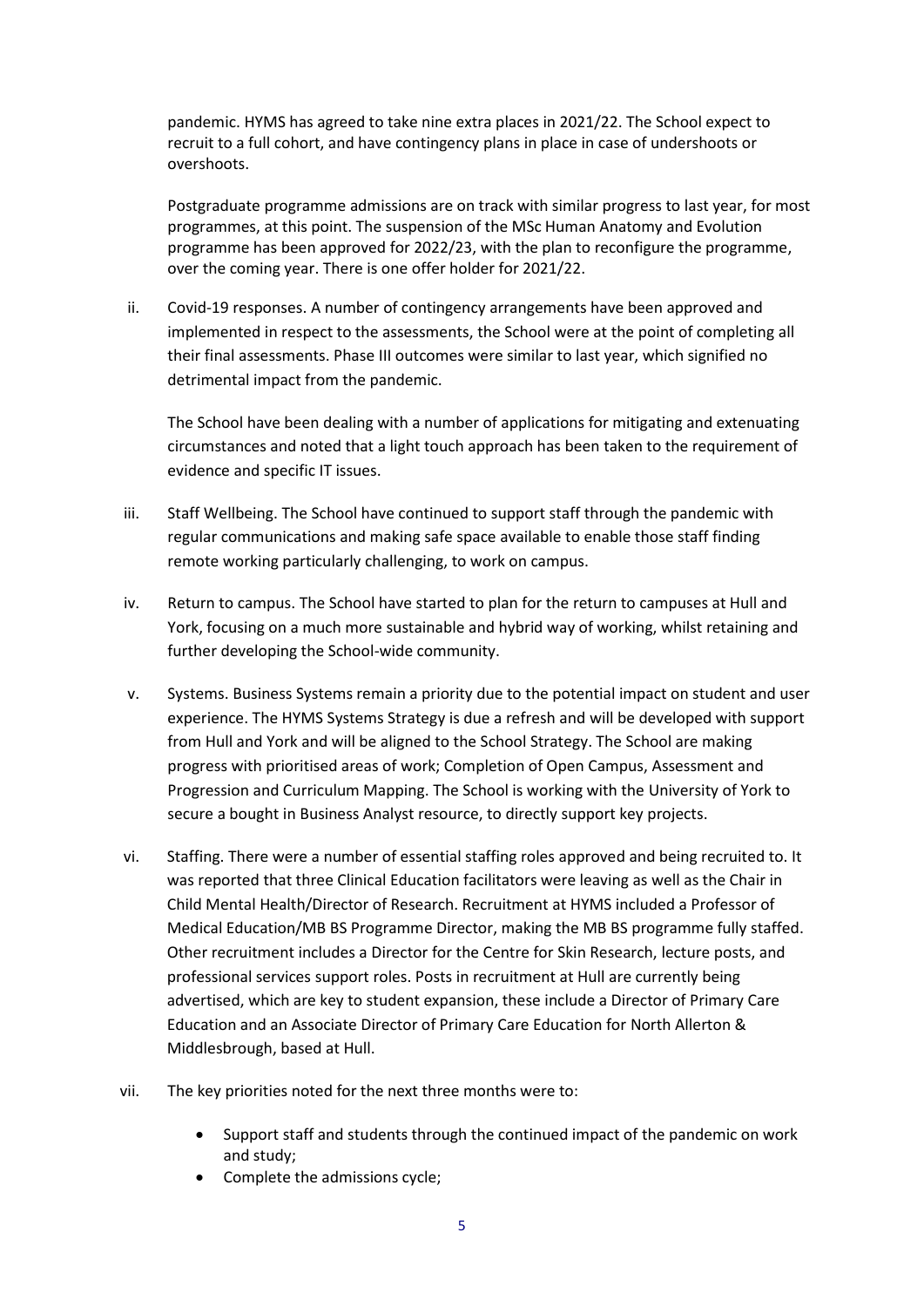- Embed the new expanded Year 3 into Phase II, 2021/22;
- Preparation for and induction of new colleagues;
- Commence Strategy implementation, KPI development;
- Plan for integration of the Department of Biomedical Sciences and associated programmes into HYMS (currently awaiting approval by Hull Senate);
- Begin work on the Postgraduate Strategy.

During the discussion the following points were made:

 The Chair suggested that it would useful to arrange a separate meeting to discuss the educational matters in respect to the planned integration of Hull's Biomedical Sciences programmes within HYMS.

**ACTION:** Chair/Dean of Medicine

- The Deputy Chair suggested that the proposed integration of Biomedical Sciences would be a good opportunity to explore the option of shared PGT provision across both parent Universities. The Dean noted that joint modules would be proposed across the Universities, and the School were keen to explore further opportunities. A discussion paper would come to a future Joint Senate meeting, to help shape developments.
- The Dean thanked the Chair for all her support and guidance to the School over the last two years.

## **20-21/49 HYMS Five-Year Strategy 2021-2026**

The Committee **considered** the HYMS Five-Year Strategy 2021-26 (HJSC.20-21.**36**). The Dean presented the Strategy and reported that extensive consultation had been undertaken. NHS colleagues, all staff and current students had been given the opportunity to comment and input into the draft Strategy. Major external stakeholders were consulted and invited to feedback at the Partnership Group and the Humber Coast and Vale ICS, separate focussed meetings were undertaken with the local Hospital Trusts and Health Education England. The Dean welcomed Members comments prior to the Strategy being presented at the July Strategy Planning Group.

During the discussion the following points were made:

- Members commended the strategic aims to embrace diversity within the student body, through Student recruitment and on-going support. It was queried whether 'equity' should be included to reflect the nature of support for students with different needs. The Dean noted that the draft Strategy had received substantial discussion to ensure that equity and diversity were reflected throughout the Strategy and within the underpinning values. Members agreed that was sufficiently implicit.
- The PVC, York congratulated the School for the huge progress made on the development of the Strategy, especially during the pandemic. Members were pleased to see that the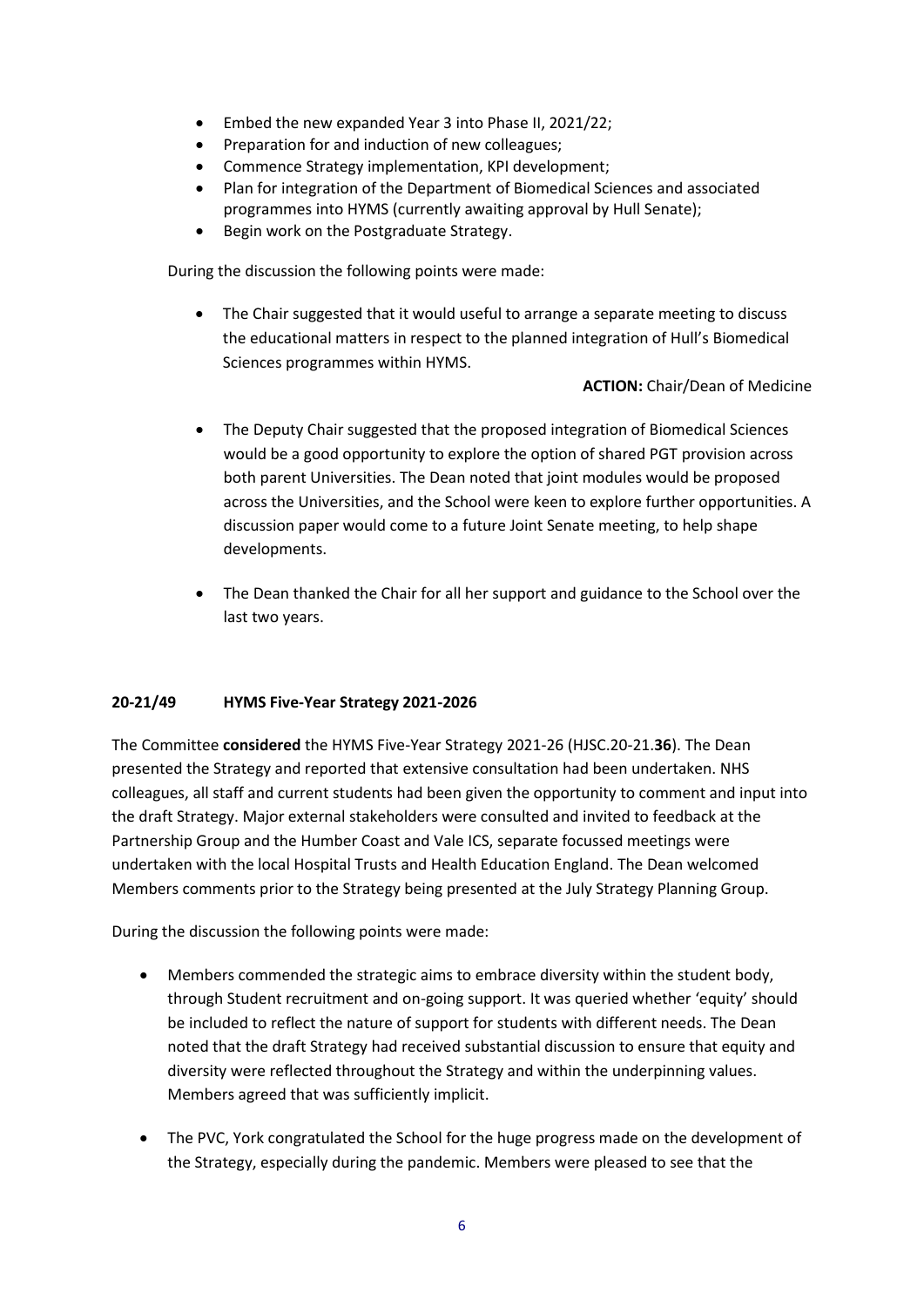Strategy focused on global and future priorities. The Committee discussed how the HYMS Strategy and key performance indicators (KPIs) would marry up with the York Strategy which was also in development. The PVC, York suggested that it would be good to develop their KPIs in conjunction with each other to ensure they follow a similar approach.

- The School would be establishing relevant KPIs to aid the monitoring of progress, including regular review through the Management Board and Strategic Planning Group. Work would commence in the autumn and progress will be reported to HJSC to continue discussions. The Dean had attended meetings at York and Hull, as part of the HYMS Strategy development and did not perceive any pressure points between the parent Universities.
- Dr Claire Hughes reported that she was developing Global Challenge Programmes as part of the University Teaching Committee (UTC) Working Group on Interdepartmental and Cross Faculty Teaching, of which Dr Barry Lee is Chair. The programmes have recently been approved for further development by UTC. Dr Hughes identified clear links to the new HYMS Strategy and suggested they explore links between HYMS as the Global Challenge Programmes are developed.
- Members suggested that 'strengthening partnerships with students', within section 2 of the Strategy, should be emphasised higher up the list of importance. The Dean reported that once the Strategy was approved, it would be published in a different format, through the School's Marketing team, so they would ensure at that stage that strengthening partnerships is emphasised when it is published.

The Committee **approved** the Strategy and thanked the Dean for presenting the paper.

## **20-21/50 Updated MB BS and Postgraduate Action Plans 2020-21**

The Committee **discussed** the updated MBBS and Postgraduate Action Plans (HJSC.20-21.**37**).

- a) The Chair of Board of Studies introduced the MB BS action plan 2020/21 and reported that all areas were either complete or well under way, except areas where an early decision was taken to defer the action. Members commended the fact that work on the action plans had not stopped during the pandemic, and the School have continued to drive forward changes and enhancements. The new MB BS Director/Professor of Medical Education, Lucy Ambrose, will be joining the School on 2 August 2021, and will continue to move the action plan forward.
- b) The Chair of Board of Studies introduced the Postgraduate action plan 2020/21 and reported that the majority of actions had either been completed, or were on track. Postgraduate Taught contingency planning was continuing. Development of the GTA policy was due to be completed imminently, the new policy would align with the University of York GTA policy and once approved, the School would start work on contracts and pay scales. The Chair of the Postgraduate Programmes Board congratulated the postgraduate team on achieving much improved response rates for PRES, the results would be reviewed and any lower scoring domains would be further investigated.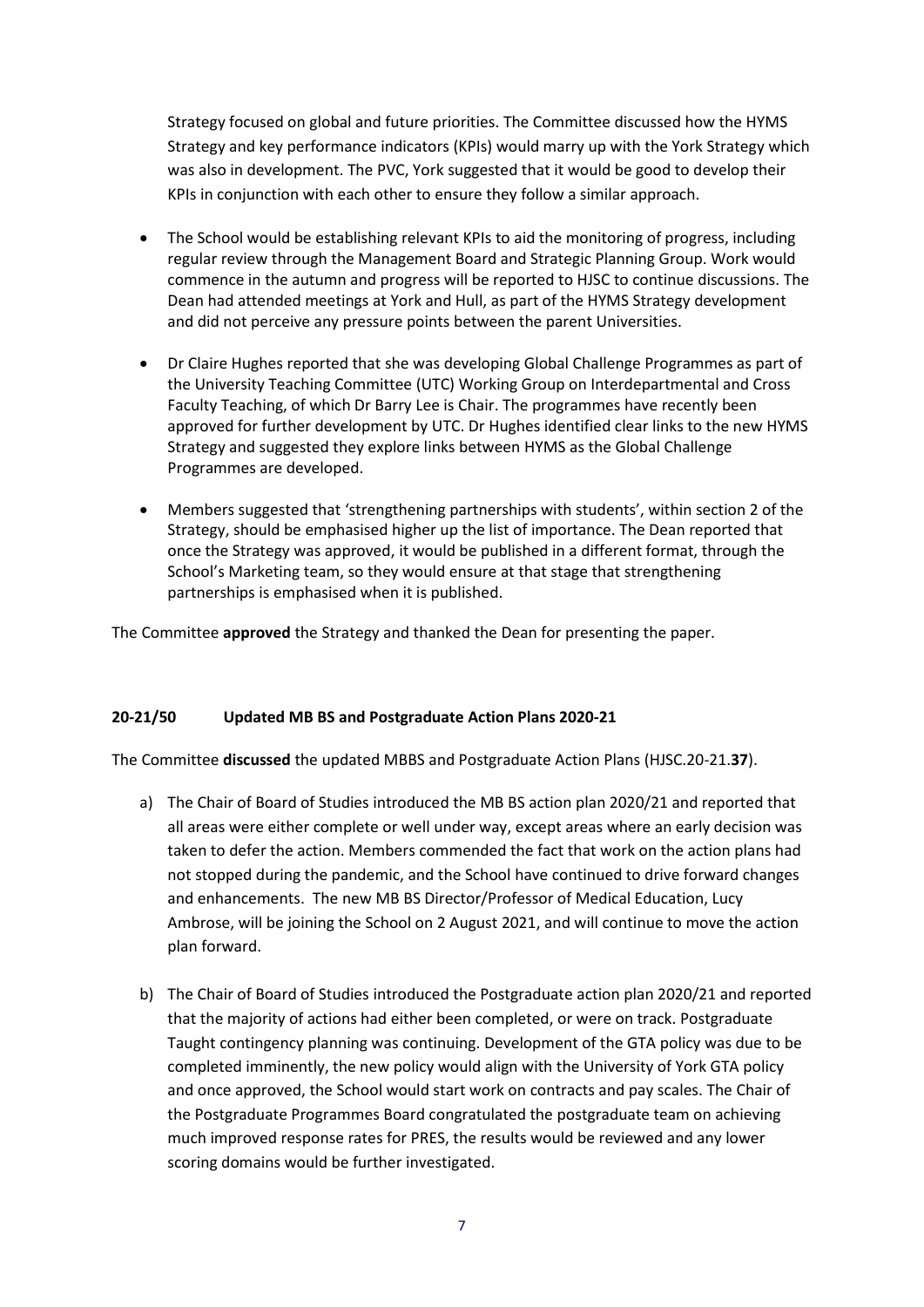## **20-21/51 Amendments to Module Specifications of the Gateway programme**

The Committee **considered** amendments to Module Specifications of the Gateway programme (HJSC.20-21.**38**). The Chair of Board of Studies introduced the paper and noted that the modifications were to three Module Specifications: Health and Society, Human Biology I and Human Biology II. The proposed changes were in response to student evaluation and drawing on practical experience of delivering the content, and to help improve the student experience.

A summary of changes were as follows:

- **Health and Society**
	- Minor updates to the module aims and breakdown of hours.
	- Assessment changes: to change the group project (50% weighting) to an individual presentation and reduce the essay word count from 3000 to 2000 words. Group work will still be incorporated into the formative task, as this feeds into the presentations. The rationale for the change was due to concern from staff and students about a large proportion of the summative grade being group work. Students preferred to have control and to feel that their grade is a reflection of their work.
- **HBI**  The timing of the summative written paper to be reduced to a 90-mark paper lasting 2 hours.
- **HBII**  Minor changes to staff workload, changes to content and Learning Outcomes, to focus on skills development. With the primary focus being on developing student's ability to integrate information from multiple subjects, much like they will be expected to do in Problem Based Learning in Phase I and to make links between subjects such as radiology, embryology and histology, taught in Phase I.

The Committee **approved** the modifications to Module Specifications of the Gateway programme

#### **20-21/52 Amendments to the Code of Practice on Student Fitness to Practise**

The Committee **considered** amendments to the Code of Practice on Student Fitness to Practise (HJSC.20-21.**39**). The Code of Practice on Student Fitness to Practise was last reviewed and approved in October 2020. This current review had been conducted with the aim of streamlining the process. In particular, the objectives of the review were to shorten the duration, where possible, of the process, and to reduce the number of Student Fitness to Practise Panels being convened.

The major amendments were to section 8 of the policy outlining a process by which a Student Fitness to Practice referral can be dealt with, and if appropriate, a formal warning can be issued to a student, along with any recommendations for undertakings or remediation, in the absence of a Panel hearing. This aims to reduce some students having to go through a formal panel hearing if they have admitted the allegation; demonstrated an acceptable level of insight; and there are no significant patient safety issues.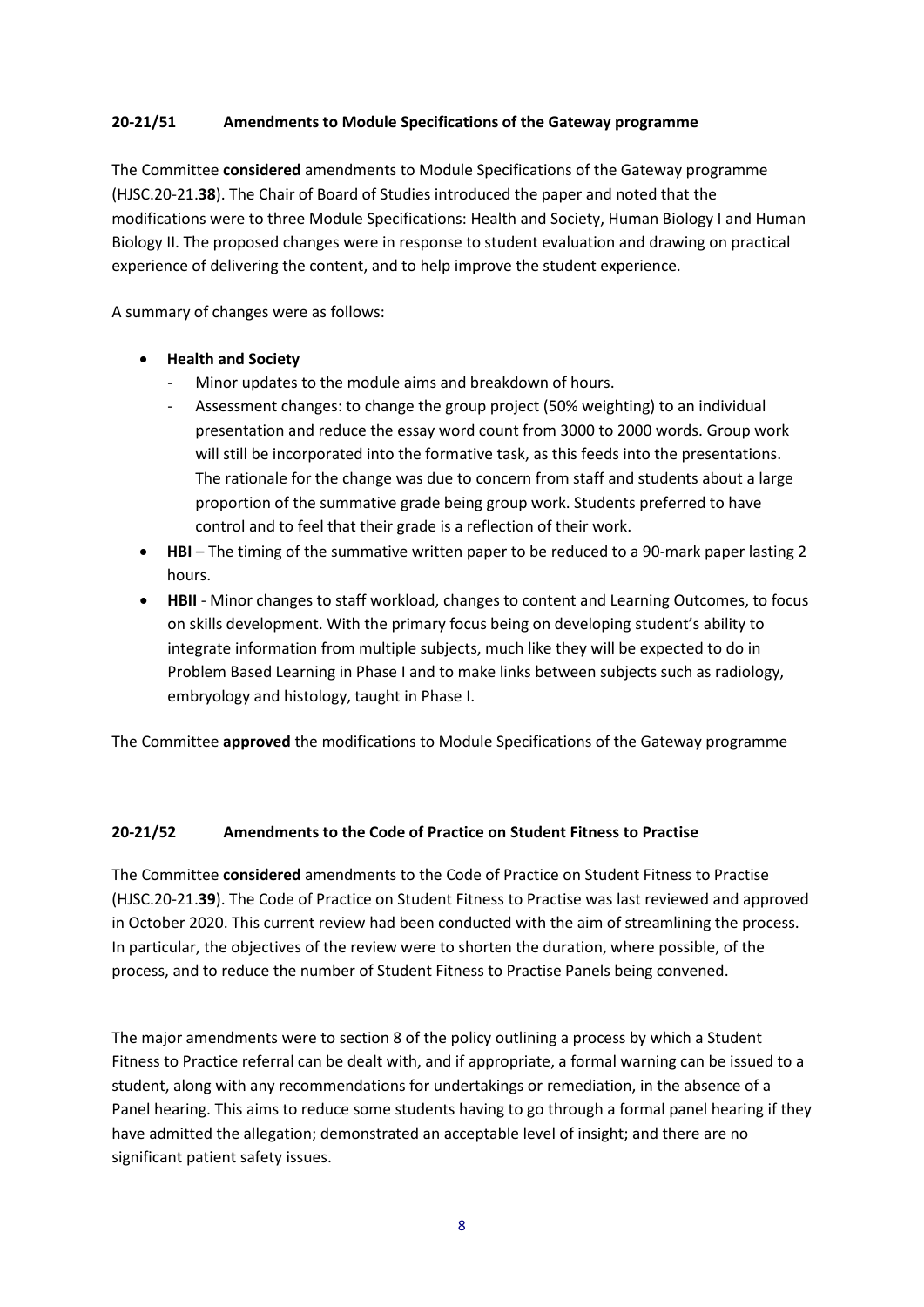The revised process was mirrored in the two later papers for consideration (20-21/53&54 refers), to ensure that they align, and similar changes had been proposed to the Academic Cases Committee Code of Practice for consistency. Members noted that the GMC are moving towards a similar process for Fitness to Practice procedures for Clinicians, therefore the School's process is moving in the same direction of travel.

The rationale for the changes were to introduce a less punitive way to deal with students who have admitted to an allegation early on and have engaged with remediation, without recourse to a Panel Hearing. This would also reduce student anxiety. The full panel meetings would be reserved for more serious cases or those that may have more significant outcomes.

The School were working on student communications to ensure that information is disseminated appropriately and clearly to the student body, and noted that the updated flow chart would clearly outline the different pathways to be taken.

The Committee **approved** the amendments to the Code of Practice on Student Fitness to Practise

# **20-21/53 Amendments to the Code of Practice on Fitness to Study**

The Committee **considered** amendments to the Code of Practice on Fitness to Study (HJSC.20-21.**40**). The Code of Practice on Fitness to Study was first drafted a year ago when the Academic Cases Committee (ACC) was established. Having now considered a number of cases through to completion, the Code of Practice has been updated to remove errors and ambiguity, to streamline certain processes, and to align Fitness to Study procedures more closely with Fitness to Practise.

The major amendments included:

- The addition of an alternative outcome to a full panel hearing, a small meeting between the student, ACC chair and student support. This mirrors proposed changes to the Fitness to Practice Policy and provides a route for resolving cases that does not require a formal hearing**.**
- Clarification of the procedure if the student voluntarily requests a leave of absence during the Fitness to Study process.

In cases where the student voluntarily requests to take a leave of absence after the initiation of Fitness to Study procedures, the ACC will suspend those procedures for the duration of the leave of absence. On the student's return, the ACC will monitor their progress through reports from the relevant Phase Lead, Programme Director and/or Supervisor. If progress over the first three months following return from leave of absence is not deemed to be satisfactory, the ACC has the power resume the Fitness to Study procedures.

The Committee **approved** the amendments to the Code of Practice on Fitness to Study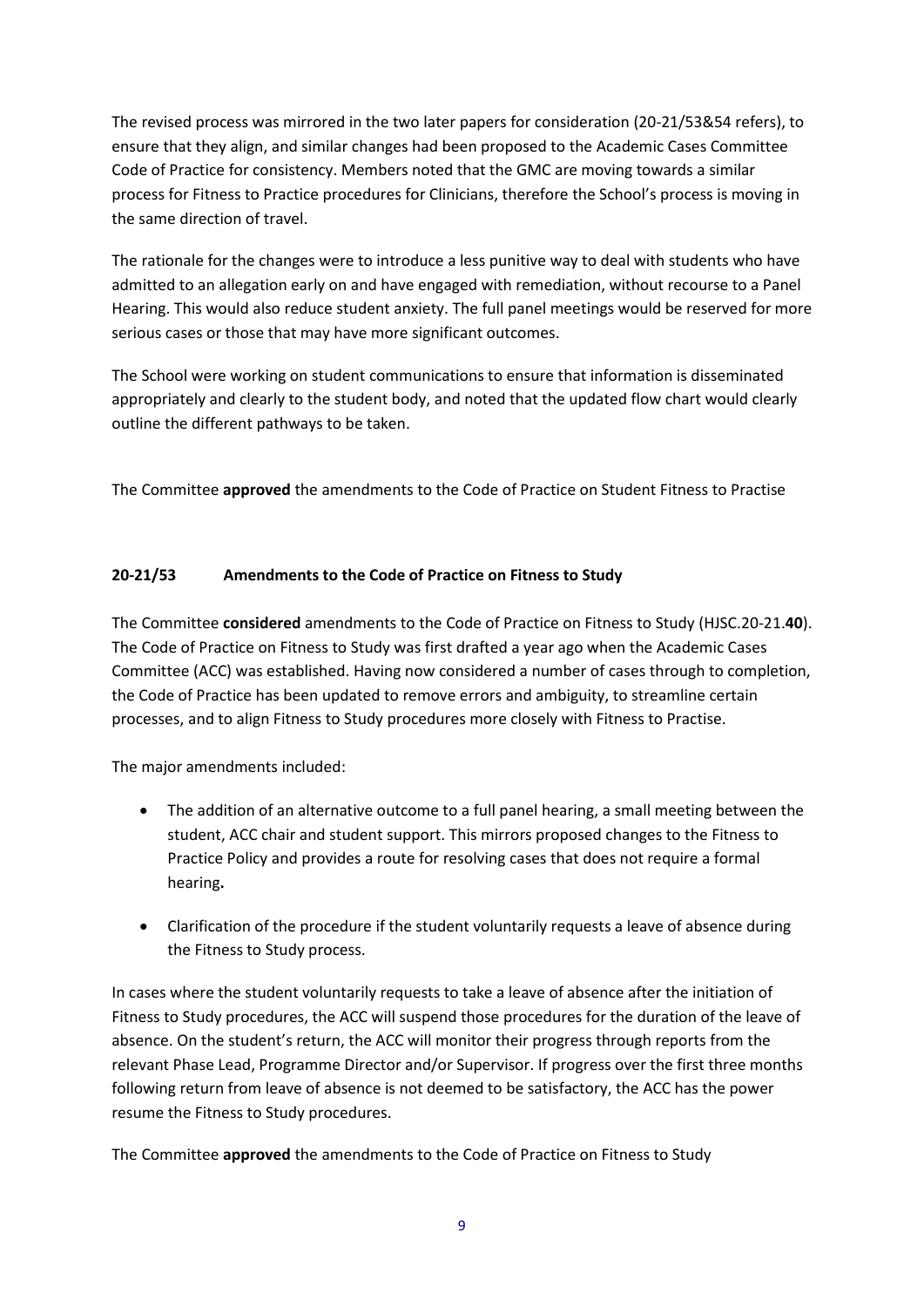# **20-21/54 Amendments to the Code of Practice on Academic Misconduct**

The Committee **considered** amendments to the Code of Practice on Academic Misconduct (HJSC.20- 21.**41**). The Code of Practice on Academic Misconduct was first drafted a year ago when the Academic Cases Committee was established. Having now considered a number of cases through to completion, the Code of Practice has been updated to remove errors and ambiguity, to streamline certain processes, and to provide alternative routes through the process that avoid the need for a full panel hearing in less severe cases.

The major amendments provide:

- Clarification of procedures when academic misconduct intersects with mitigating or exceptional circumstances;
- Addition of a procedure by which first offences of non-severe academic misconduct can be de-escalated to Phase Leads or Programme Directors;
- Addition of the possibility paper-based investigations of simple misconduct cases to avoid the time-consuming process of appointing an investigating officer;
- An additional outcome following investigation: an informal meeting with the student to explain the decision of the ACC.

The Committee **approved** the amendments to the Code of Practice on Academic Misconduct.

## **20-21/55 Amendments to the Code of Practice on Academic Committees**

The Committee **considered** amendments to the Code of Practice on Academic Committees (HJSC.20-21.**42**). The Case Management Group (CMG) was established about four years ago initially as a subsidiary body to scrutinise student cases and determine if a case has passed the threshold of fitness to practise and therefore requiring escalation to Student Fitness to Practise (SFtP) Committee. With the establishment of the Academic Cases Committee (ACC) in 2019-20 responsible for academic misconduct and fitness to study, the role of the CMG had evolved, and so had its relationships with ACC and SFtP Committee. The Chair of Board of Studies reported that the relationships with these committees hadn't changed, but this amendment formalised the relationships.

The proposed amendments to the membership of the Board of Studies, were to formalise the role of the CMG within the School's governance structure, in that:

- CMG will report to the Board of Studies;
- A new CMG Terms of Reference will be included as Appendix 13 of the Code of Practice on Academic Committee.

The Committee **approved** the amendments to the Code of Practice on Academic Committees.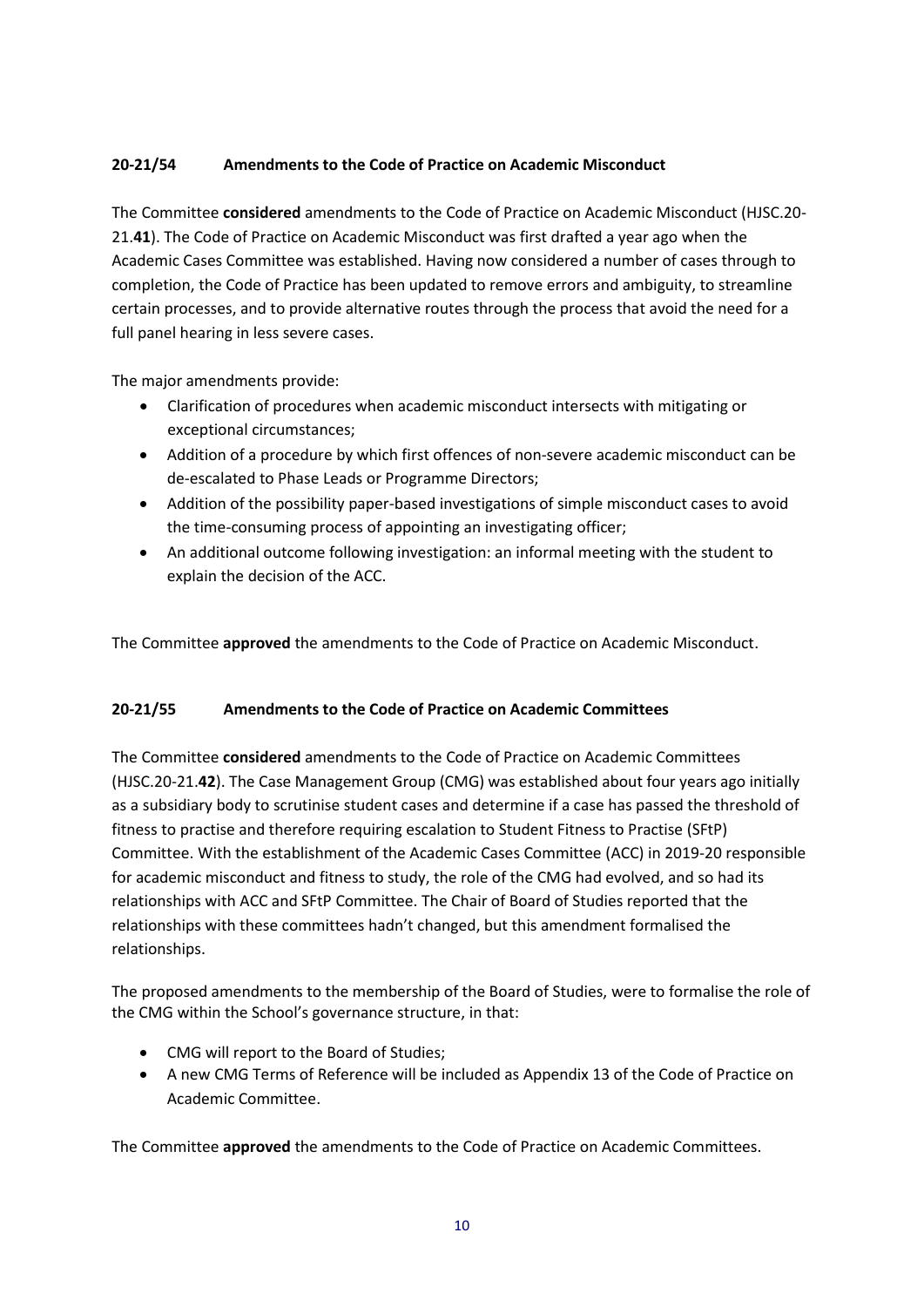### **20-21/56 Valedictions for those leaving the Committee**

The Committee gave its appreciation to those members attending their final meeting; Neil Lunt, Colin Johnson and Sarah Louise Jones, who have all completed a term of 4 years. The Chair thanked the members for all their contributions to the committee.

The Chair reported that this was also the last meeting for Jane Baston, who completes her role of VP Academic Representative, GSA, York, at the end of August, members thanked her for all her support and contributions to the committee. Orduen Nguper Simeon, had recently completed his term of President Education, HUU, Members thanked him for his contributions.

The Chair reported changes to the composition of HJSC from the start of the 2021/22 academic year, due to University of Hull's Learning and Teaching Committee being replaced with other committees, instead of two representatives from the Hull Learning and Teaching Committee, there would instead be one representative from the Hull Education Committee and one representative from the Hull University Student Experience, Employability and Engagement Committee.

## **20-21/57 Dates of meetings in 2021/22**

(The Secretary would confirm the format of the meetings in due course)

- Wednesday 10th November 2021, 14:00-16:00
- Thursday 27th January 2022, 10:00-12:00
- Wednesday 6th April 2022, 10:00-12:00
- Thursday 30th June 2022, 10:00-12:00

## **ANNEX A: Attendees of the Unreserved Agenda**

#### **Members**

Professor Una Macleod (Dean, HYMS) Professor Rebecca Huxley-Binns (Chair, PVC Hull) Professor Tracy Lightfoot (Deputy Chair, PVC York) (20-21/43-49 and 20-21/51-55) Dr Sarah-Louise Jones (Senate, Hull) Dr Barry Lee (Teaching Committee, York) Dr Claire Hughes (Teaching Committee, York) Mr Colin Johnson (Teaching Committee, Hull) (20-21/43-47 & 49) Professor Peter Bazira (Chair of Board of Studies, HYMS) Dr Lina Gega (Chair of the Postgraduate Programmes Board, HYMS) Professor Matt Morgan (Deputy Dean, HYMS) Mr Matt Johnstone (Academic Officer, YUSU)\* Miss Peace Igi-Ehon (President Education, HUSU)\*